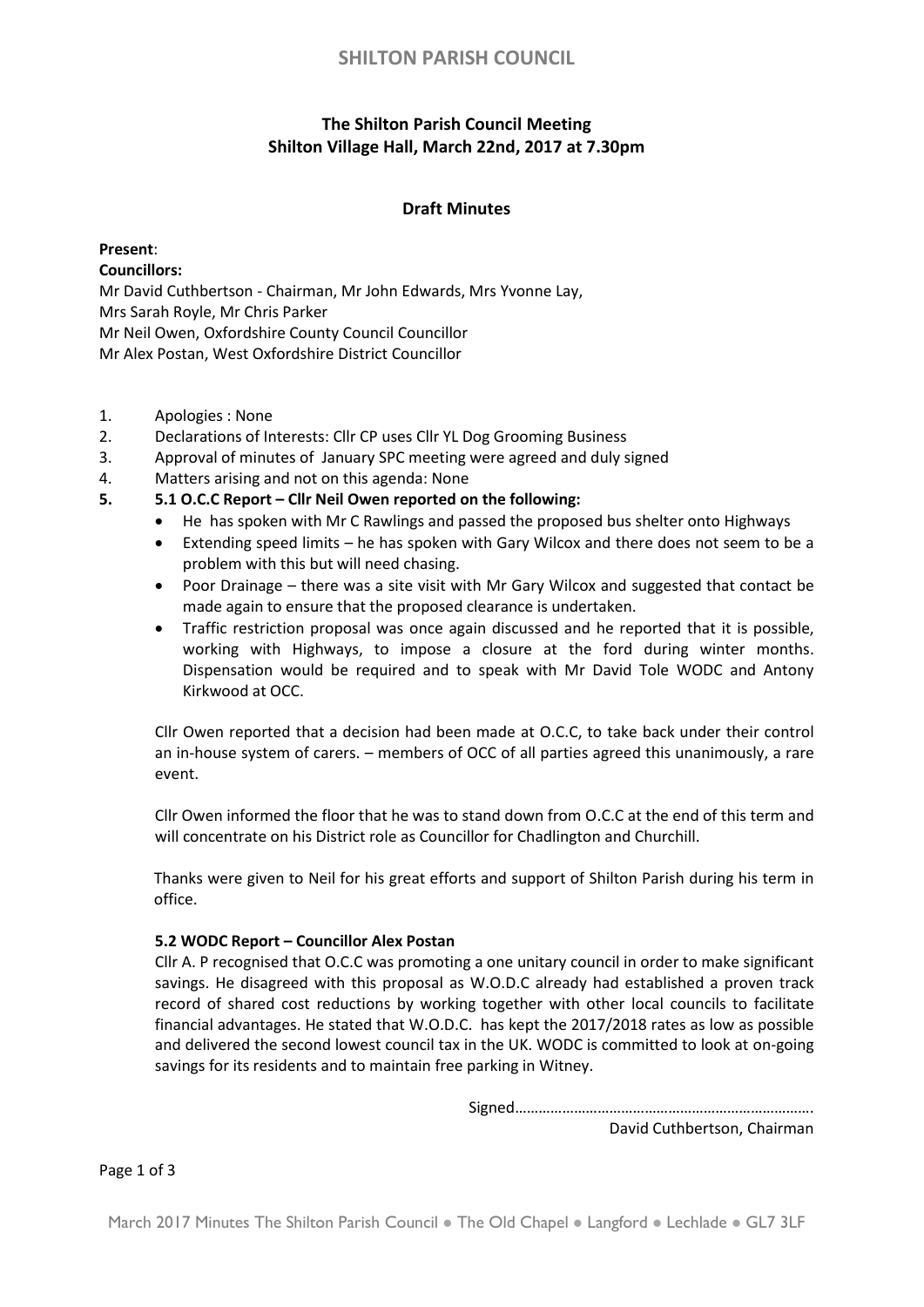#### **Continued………**

**6. Planning applications existing and new including:**

#### **6.1 Stone Processing Works**

This was discussed and there were concerns from the floor:

- Noise would become an issue with heavy traffic vehicles and at the bend could be a potential hazard
- The time frame that work would take to complete
- Should not to become a retail outlet
- Not to open on Sundays nor Bank Holidays

Cllr D.C. said SPC has no objection to this providing it is not to become a retail outlet and serves existing customers only and that a routing order is maintained.

#### **6.2 David Wilson Homes**

A new application has been made to build 115 houses on the site at Swinbrook Park, following rejection of a similar proposal last year.

The Parish Council had already agreed that it would not support this development and it will not be included in the emerging Neighbourhood Plan.

Concerns from the floor concerning this development included:

- The area could become a flood risk area
- Lighting issues
- Landscape value
- Increased traffic onto already congested local roads and A40

Cllr Peter Hanley advised that the original application decision had been delegated to officials but that this application would inevitably go to committee. WODC have to be very careful about rejecting such applications, particularly in the absence of a Local Plan. In recent months they have lost five out of seven appeals on planning at a cost of some £700k. It would therefore be advisable to consider what benefits could be obtained by the village through section 106 if the application is successful.

A suggestion from the floor was that SPC should seek advice of a specialist planning consultant. It was suggested that the Conservation Trust may be able to help to fund this. Cllr DC to put this forward to the C.T

#### **7. Neighbourhood Plan update**

Cllr D.C. reported that surveys have now been distributed throughout the Parish and that the feedback was currently being collated. Reports are in the process of being produced by the Steering group. These should be available in the forthcoming week. SPC is waiting for the Feasibility study to be completed. Cllr D. C said that the Neighbourhood Plan was running approximately one month behind schedule and that he anticipated it would be completed by November /December 2017.

He stated that any unspent grants for the project, at the end of 2016/17 financial year, would have to be returned and reapplied for in the new 2017/2018 financial year.

#### **8. Village Maintenance**

#### **8.1 Verges**

Complaints had been made concerning the over strimming of verges by SPC Contractors and that strimming was carried out too close to trees and causing a problem. The Cllr SJ reported that the Deborah Price memorial tree had been damaged by strimming and that the shrubs were destroyed at Liz Lovell's property and the metal protectors were thrown over the fence. Cllr SR to speak with the Contractor

**Signed………………………………………………………………….**

Page 2 of 3

#### **David Cuthbertson, Chairman**